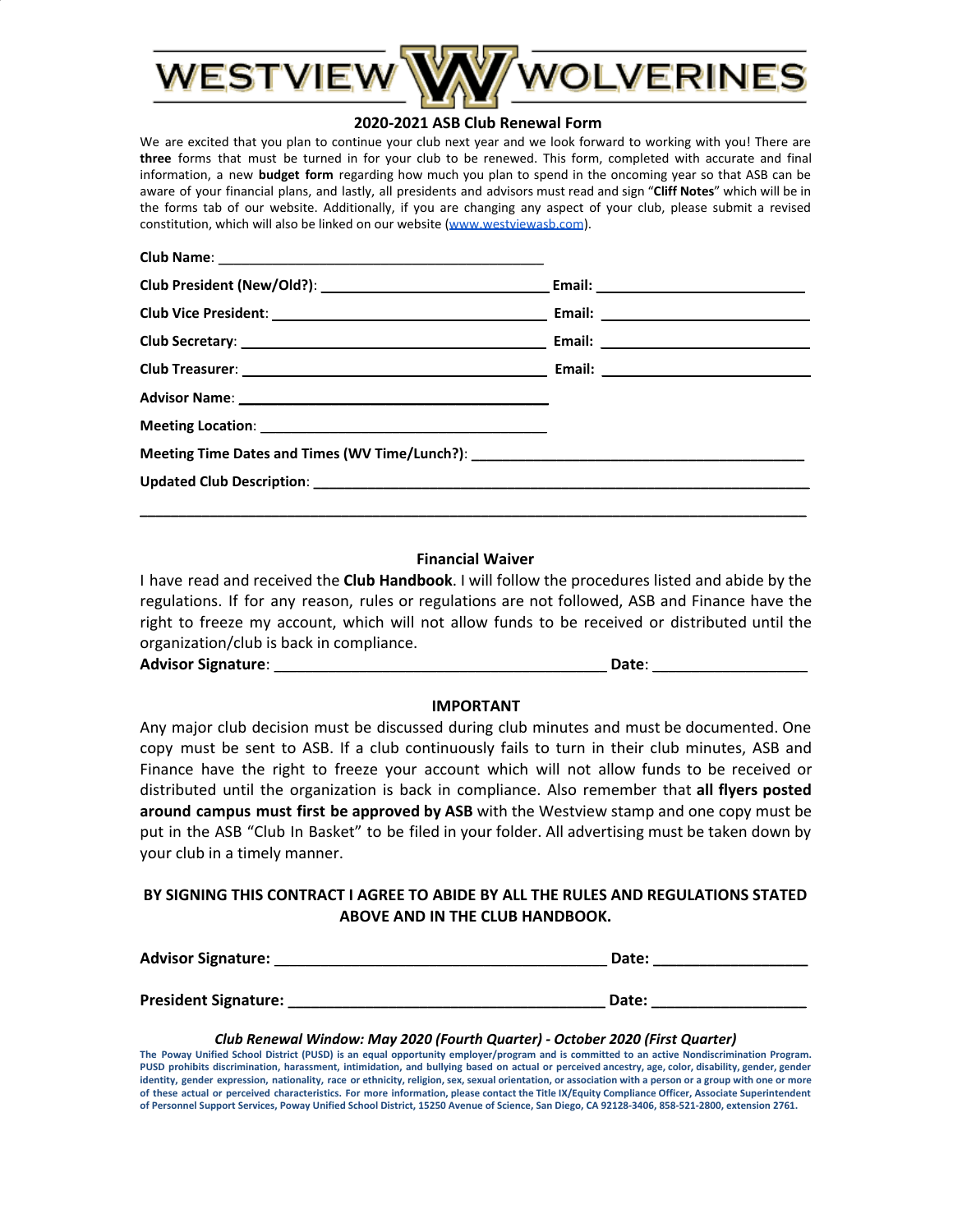|              | WESTVIEW<br>WOLVERINES                                                                                                                                                                                                                                                                                                                                                                                               |
|--------------|----------------------------------------------------------------------------------------------------------------------------------------------------------------------------------------------------------------------------------------------------------------------------------------------------------------------------------------------------------------------------------------------------------------------|
|              | 2020-2021 ASB Finance Cliff Notes<br>1. Club funds are legally owned by the students. A Student signature (club<br>member) on all purple sheets is required to spend club funds.                                                                                                                                                                                                                                     |
|              | 2. ASB is not a credit agency. You cannot spend money you do not have.<br>Reimbursements will not be made unless the club account has the funds to cover<br>the expense. If you need to order items at the beginning of your season and don't<br>have the funds, see the ASB Director and arrangements will be made.                                                                                                 |
|              | 3. Pre-approval of purchases over \$500 should be obtained. This is done through<br>the purple form as a P.O. When payment needs to be made, turn in the invoice to<br>Finance and payment will be made without a $2^{nd}$ purple form. Exception to this is<br>coaching wages paid by the District and reimbursed by your ASB account.                                                                              |
|              | 4. If your club pays for coaches, anticipate the amount that will be required and<br>make sure that amount is available in your account.                                                                                                                                                                                                                                                                             |
|              | 5. We are under the watchful eye of the District Office and the Auditors. These are<br>not new requirements, just ones that we must now comply with.                                                                                                                                                                                                                                                                 |
|              | 2020-2021 Club Advisor Cliff Notes<br>1. MEETINGS - Advisors must be present.                                                                                                                                                                                                                                                                                                                                        |
| semester)    | 2. VISITORS - Clubs are only allotted 1 guest visitor per quarter on campus (2 per                                                                                                                                                                                                                                                                                                                                   |
|              | 3. OFF CAMPUS EVENTS - require advisor to be there and there are forms to fill out                                                                                                                                                                                                                                                                                                                                   |
|              | 4. MEETING MINUTES must be taken and emailed to wvinterclub@gmail.com or<br>placed in the ASB inbox to be filed in your binder. They are proof to an auditor that<br>this club is active and exists - they want to know kids are making the decisions.<br>Minutes MUST reflect all student expenditures. (We were audited last year and the<br>auditor pulled club binders to look over all paperwork - it happens!) |
|              | 5. ACTIVITY / FUNDRAISER REQUEST FORMS for on and off campus solicitations<br>MUST be submitted. There are quite a few laws and regulations surrounding<br>fundraising activities - we are required to have an adequate audit trail to protect<br>YOU. We can better help guide if we know what you would like to do.                                                                                                |
|              | 6. CUSTODIAL REQUEST FORM - Clubs requesting a table/tables and/or chairs in<br>the quad for any event must submit one. They are in the ASB room.                                                                                                                                                                                                                                                                    |
| signed form. | Please have advisor initial each line above, sign and date below and return with advisor handbook                                                                                                                                                                                                                                                                                                                    |

| <b>Club Name:</b>      |       |
|------------------------|-------|
| <b>Advisor:</b>        | Date: |
| <b>Club President:</b> | Date: |